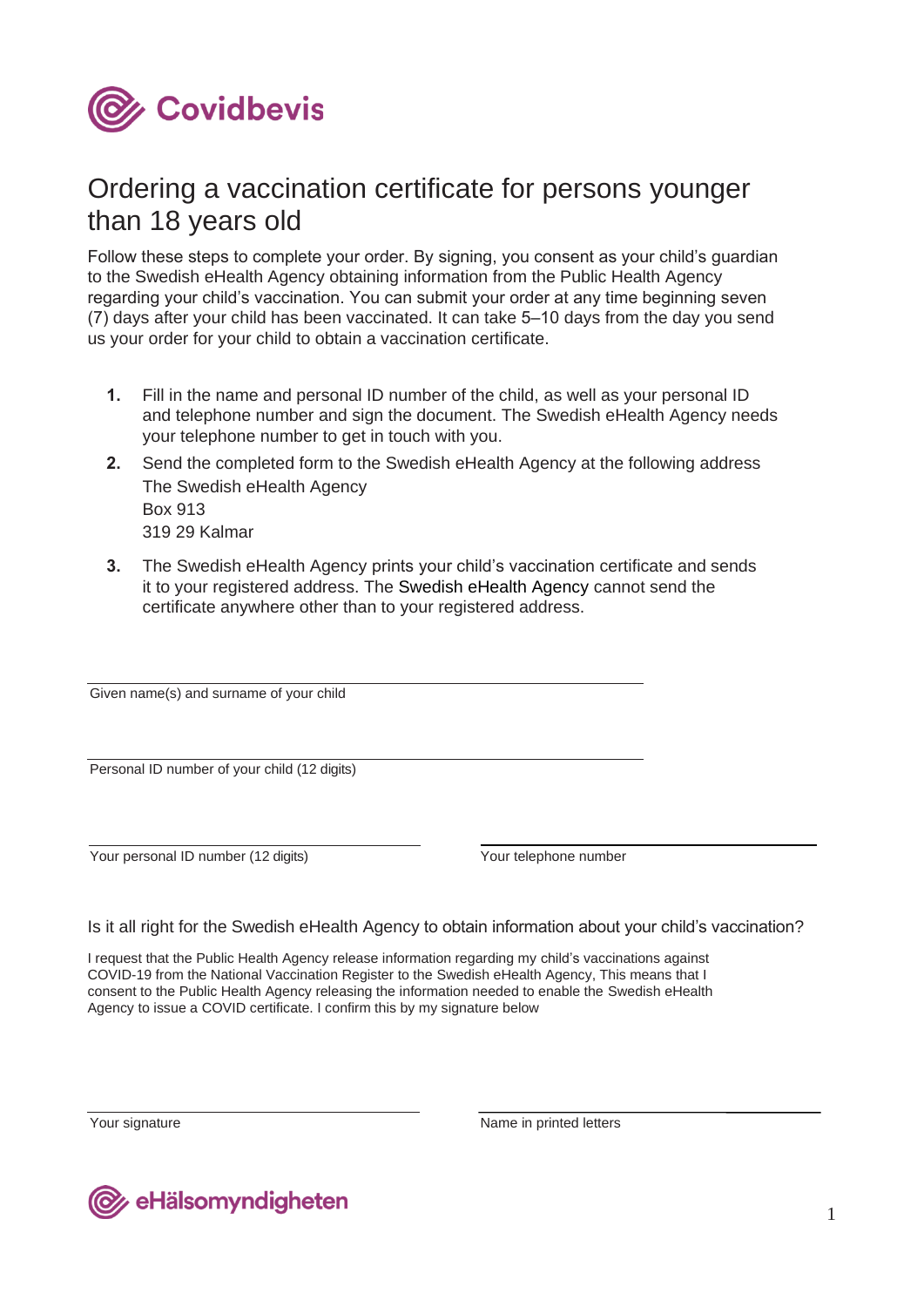## **Processing of personal data for vaccination certificates**

The purpose of this material is to provide information in accordance with the EU Data Protection Regulation (GDPR) on how the Swedish eHealth Agency, as a personal data controller, processes your personal data when you apply for vaccination certificates and explain the rights you have.

The vaccination certificate is meant to facilitate travel within Europe during the Corona pandemic. This certificate is designed in the same way all over the EU, Norway, Iceland, Switzerland and Liechtenstein. The vaccine certificate is issued by the Swedish eHealth Agency.

A vaccination certificate enables you to prove that you have received a vaccination against COVID-19.

As a parent, you can obtain a vaccination certificate for your child. Your child can obtain a vaccination certificate on his or her own after turning 16.

### **How you we process your personal data?**

When you send a form to the Swedish eHealth Agency with a request to obtain a vaccination certificate, the form and the certificate created are saved. This is done in accordance with the provisions regarding the handling of public documents in Chapter 2 of the Freedom of the Press Act (1949:105) and the Archives Act (1990:782). The information you have submitted on the form, will serve as the basis for the issuance of your child's vaccination certificate. We also use your personal data, as well as your child's in order to produce statistics vaccination certificates ordered. For these statistical purposes, however, the data are processed only in aggregated form or in a form that cannot be used to identify you or your child. We save your personal data, as well as your child's, for as long as we need them in order to fulfil its purpose, or as long as this is required by law.

Our legal basis for processing this personal data is that such processing is necessary in order to perform a function that is of public interest. Support for the personal data processing can be found in the Regulation of the European Parliament and the Council (EU) 2021/953, as well as in the supplementary Swedish Ordinance (2021:708) regarding the digital COVID certificate.

Employees who need to process the data in order to perform their work-related tasks, can access your personal information

## **What are your rights?**

You are entitled to obtain, free of charge, access to the personal data that the Swedish eHealth Agency is processing about you and your child. You are also entitled to obtain a copy of that information.

At your request, or on our own initiative, we will correct or remove information that is incorrect or limit the processing of this information. You are entitled to object to the processing of this information. In certain cases, you are also entitled